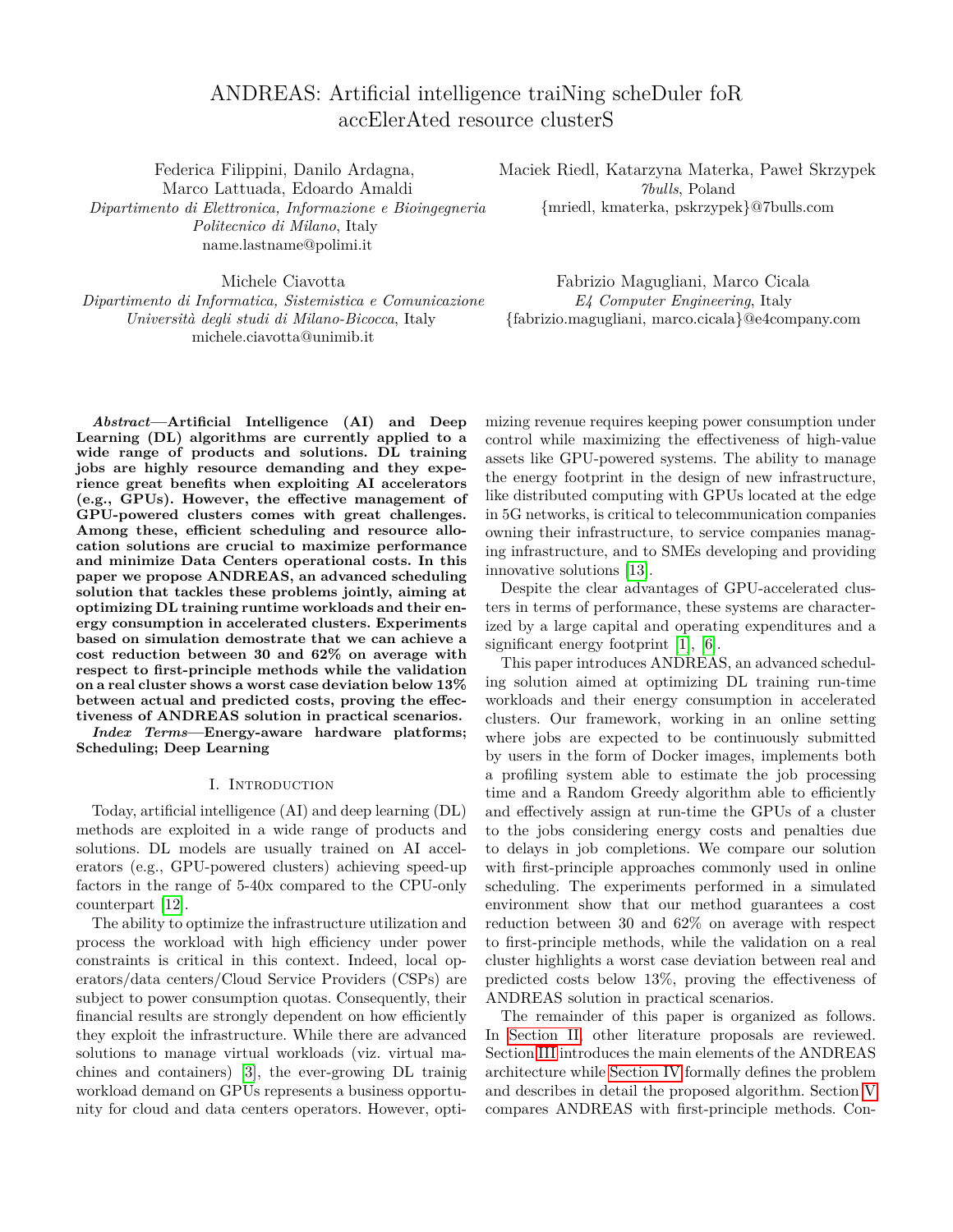<span id="page-1-0"></span>clusions are finally drawn in [Section VI.](#page-5-5)

# II. Related work

The effective management of GPU-accelerated clusters comes with great challenges. Among these, designing efficient scheduling and resource allocation solutions is crucial to maximize performance and minimize operational costs of data centers. Even if an increasing effort has been put in recent years in tackling both problems, they are often addressed separately, focusing either on jobs scheduling or on resource allocation. In this section, we briefly review previous work in both scenarios.

A resource allocation strategy for DL training jobs is proposed in [\[16\]](#page-5-6). Authors determine the optimal jobs batch size according to their scaling efficiency and combine a FIFO scheduling with a dynamic programming algorithm to determine an effective solution. Similarly, *Optimus* [\[14\]](#page-5-7) is a Kubernetes scheduler designed to manage DL jobs on a shared distributed containerized environment, which minimizes jobs training time by relying on online resourceperformance models. *DL*<sup>2</sup> [\[15\]](#page-5-8), also based on Kubernetes, dynamically allocates resources by exploiting Deep Reinforcement Learning instead of relying on analytical performance models and job profiling.

On the scheduling side, *Gandiva* [\[18\]](#page-5-9) focuses on tasks recurrent behaviours during the sequence of mini-batches iterations and proposes a preemptive, time-sharing scheduler for DL jobs.

GPU cluster managers closer to ANDREAS are *Tiresias* [\[8\]](#page-5-10), *Philly* [\[11\]](#page-5-11), and *FfDL* [\[10\]](#page-5-12), that implement integrated frameworks supporting the full training process and dealing with jobs submissions and execution. However, they focus only on the scheduling of DL training jobs, while the resources to be assigned to all applications are specified by the users.

# III. ANDREAS Architecture

<span id="page-1-1"></span>The high-level architecture of the ANDREAS framework is outlined in [Figure 1.](#page-2-0) ANDREAS includes three main components: the *Job Manager*, the *Job Profiler* and the *Job Optimizer*. Training applications are submitted by users in form of Docker images. The Job Manager receives the users' requests and orchestrates the execution of the submitted jobs as follows. First of all, the Job Profiler is invoked to collect information about the expected perepoch execution time of the submitted jobs on the different resources available in the system. One node (characterized by a given type and number of GPUs) is dedicated to collect these data, which are then stored in MariaDB. If the cluster is heterogeneous (i.e., it includes nodes with different CPU or GPU types), multiple nodes can be engaged in profiling activities; the profiling configuration can even be changed dynamically while production applications run.

The collected profiling data, together with a description of the system, with all available nodes, are provided to the

Job Optimizer, which is in charge of selecting the optimal deployment for the submitted jobs. In particular, the Job Optimizer exploits the algorithm described in the following section to determine which resource configuration should be used to deploy and run the different jobs. If the resources available in the system are insufficient to run all jobs concurrently, some of them are preempted, and their execution is postponed.

The Job Optimizer is invoked by the Job Manager periodically, or in reaction to re-scheduling events (viz., a new job submission or completion). The Job Manager deploys the jobs according to the optimization results, migrating the ones in progress among different GPUs if necessary.

# IV. ANDREAS Optimizer

<span id="page-1-2"></span>This section presents the main ANDREAS assumptions and describes the problem; then, it focuses on the Randomized Greedy algorithm we propose to solve it.

# *A. Assumptions and Problem Description*

This section addresses the capacity allocation problem solved by the Job Optimizer at every rescheduling point along with the main underpinning assumptions. The viewpoint of a CSP running a data center is considered. The data center is assumed to be composed by a set of heterogeneous nodes denoted by  $N = {n_1, n_2, ..., n_N}$ , with  $N = \frac{N}{N}$ . Each node is characterized by a specific type and number of available GPUs. The number of GPUs available on node *n* is identified by a set  $G_n = \{1, 2, ..., G_n\}$ . The node is characterized also by a cost per unit time *cng*, when *g* GPUs are in use. GPU homogeneity, however, is not preserved across different nodes.

Jobs are submitted continuously over time by several users, are profiled and executed by ANDREAS on a suitable node. Each node  $n \in \mathbb{N}$  can host multiple virtualized workloads, assigning in a dedicated fashion the available GPUs to jobs; a job, in turn, runs on a single node. In addition, since the number of available resources is limited, jobs that cannot be accommodated in the system are entered into a waiting set until the next rescheduling point. Let  $\vee$  represent the set of submitted jobs. Each job *j*  $\cup$  is characterized by a due date  $d_i$ , a tardiness penalty  $j$ , and a penalty to pay for postponing a job Furthermore, each job is associated with an execution time *tjng* that depends on the job, the number of GPUs *g* and their type, which in turn depends on the considered node *n*. The parameters and variables of the problem that are considered are reported in [Table I.](#page-2-1)

For each rescheduling point, the problem to be solved is a capacity allocation problem where for each job *j* it must be decided whether to execute it right away or to postpone it. In the former case, the system also has to determine in which node to host the job and the resources (GPUs) to assign to its execution. If jobs are preempted, they will restart from the last snapshot (under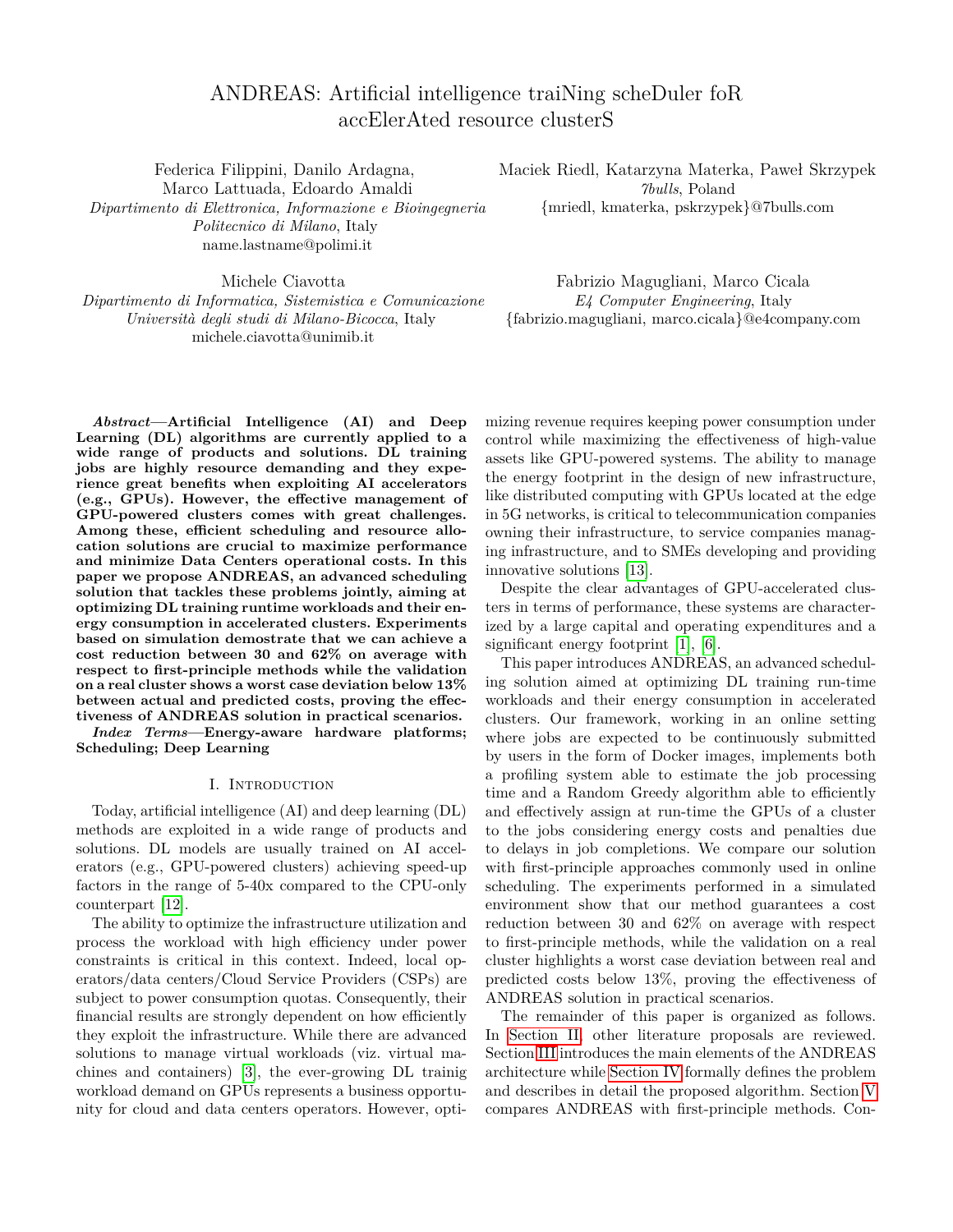<span id="page-2-0"></span>

Figure 1: ANDREAS framework. In the example, we consider five submitted jobs *j*1*, j*2*, j*3*, j*4*, j*5. Nodes *n*<sup>1</sup> to *n<sup>N</sup>* are equipped with a variable number of GPUs, of possibly dierent type, and have dierent energy costs. Jobs  $j_1$ ,  $j_2$  and  $j_5$  are deployed on  $n_1$ , running on 1 GPU and 2 GPUs, respectively. The other jobs are sent back to the queue and no other nodes are selected.

Table I: Problem parameters and variables

<span id="page-2-1"></span>

| Parameters                                    |                                                                   |  |  |
|-----------------------------------------------|-------------------------------------------------------------------|--|--|
| J                                             | set of submitted jobs                                             |  |  |
| $N_{-}$                                       | set of available nodes                                            |  |  |
| $G_{\cap}$                                    | set of available GPUs in each node n N                            |  |  |
| $G_n$                                         | number of available GPUs in each node $n \in \mathbb{N}$          |  |  |
|                                               | energy cost of each node $n \in N$ when g GPUs are used           |  |  |
| $\begin{bmatrix} c_{ng} \\ d_j \end{bmatrix}$ | due date of job $j$ $\cup$                                        |  |  |
| $\int$                                        | tardiness weight of job $j$ $\cup$                                |  |  |
| $t_{j,ng}$                                    | execution time of job $j \rightarrow$ when running on q GPUs on   |  |  |
|                                               | node $n \mathcal{N}$                                              |  |  |
|                                               | penalty coe cient for postponed jobs                              |  |  |
| Variables                                     |                                                                   |  |  |
| $W_{\cap}$                                    | 1 if node $n \, N$ is chosen                                      |  |  |
| $\frac{1}{j}$                                 | tardiness of job $j$ $J$                                          |  |  |
|                                               | worst-case tardiness of job $j$ $\cup$                            |  |  |
| $\sqrt{n}$                                    | operation cost of job $j \rightarrow o$ on node $n \rightarrow N$ |  |  |
| $\sum$                                        | 1 if job $j \quad J$ is the first ending job on node $n \quad N$  |  |  |

the assumption that a snapshot of the DL model weight is taken every few epochs).

The primary objective of ANDREAS is to minimize costs, including tardiness-caused penalties and energy related execution costs (including, e.g., air conditioning, UPS overhead, etc.). Nonetheless, the Job Optimizer at each rescheduling point considers a problem with a much narrower scope making it challenging to estimate the impact of decisions on the overall cost. For this reason, the following proxy function, denoted by  $f_{OBJ}$ , is considered:

$$
\min \qquad (j \quad j + j^2) + \qquad \qquad \text{in} \quad jn \quad \text{(1)}
$$

In particular, the proxy is expressed by two terms: the first one represents the job tardiness and the worstcase tardiness penalty costs (where  $\hat{i}$  is the tardiness a job may incur in if it is postponed to the next period).

The second term, in turn, takes into account operation costs of the fastest jobs on all nodes;  $\mu$  is 1 if job *j* is the first-ending job on node  $n$  while  $i_n$  represents its execution cost. This function has been designed with the precise aim of penalizing configurations with delayed jobs and, at the same time, incentivizing solutions with shortduration jobs. In this way, ANDREAS can provide a lower average job latency. In addition, since the Job Optimizer is invoked every time the fastest job finishes its execution, such a proxy function tends to promote higher system responsiveness and better control over the quality of the overall schedule.

For a matter of space, the complete Mixed Integer Non-Linear Programming (MINLP) formulation of the problem is reported in Appendix A of [\[4\]](#page-5-13).

# *B. ANDREAS Randomized Greedy algorithm*

The randomized greedy heuristic that we have developed for the capacity allocation problem is based on the following criteria and assumptions.

• Jobs are selected according to their pressure, which is an index that measures how close they are to the due date when executed with the fastest configuration. For each job *j*  $\cup$ , the pressure  $\Delta_i$  is:

$$
j = T_c + \min_{\substack{D \\ g \\ G_D}} \{t_{j \, ng}\} - d_j,
$$
 (2)

where  $\mathcal{T}_c$  denotes the current scheduling time.

• The best configuration  $(n, g)$   $\land$   $\times$   $G_n$  for each selected job is either (i) the cheapest configuration such that the job is executed before its due date, if such a configuration exists, or (ii) the fastest available configuration if, independently from the selected setup, it is not possible to execute the job before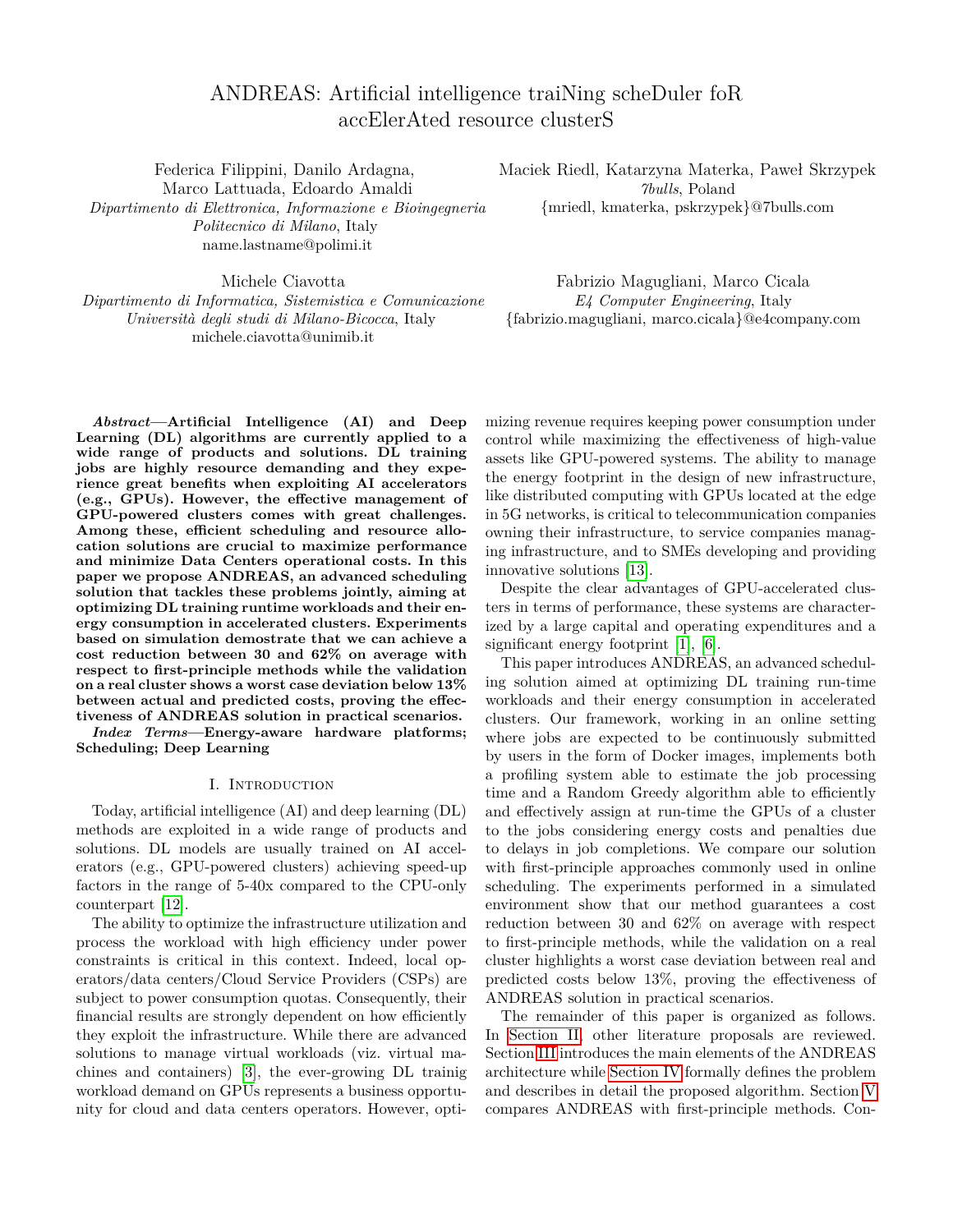## <span id="page-3-1"></span>**Algorithm 1** Randomized construction procedure

|     | 1: function RANDOMIZED_CONSTRUCTION( $J$ , , MAXIT <sub>RG</sub> )      |
|-----|-------------------------------------------------------------------------|
| 2:  | $iter = 0$                                                              |
| 3:  | $S_{\text{best}}$ empty schedule                                        |
| 4:  | while iter $\langle$ Maxit <sub>RG</sub> do                             |
| 5:  | S empty schedule<br>S: current schedule                                 |
| 6:  | $J_S$ sort_JOBS_LIST( $J$ , ) : pressures of all jobs                   |
| 7:  | for all $j \cup_{s}$ do<br>$\cup_{\scriptscriptstyle S}$ : sorted queue |
| 8:  | $D_i = \{(n, g) \text{ s.t. } t_{j \cap g} + T_c < d_j \}$              |
| 9:  | $(\hat{n}, g)$ SELECT_BEST_CONFIGURATION $(j, D_j)$                     |
| 10: | assigned $\text{ASSIGN}(j, (n, g), N_{\odot})$                          |
| 11: | if not assigned then                                                    |
| 12: | ASSIGN_TO_SUBOPTIMAL $(j, S, N_{\bigcirc})$                             |
| 13: | else                                                                    |
| 14: | $S$ $S$ $(j, n, g)$                                                     |
| 15: | end if                                                                  |
| 16: | $J_{S}$ $J_{S}$ \ { <b>j</b> }                                          |
| 17: | end for                                                                 |
| 18: | if $f_{\text{OBJ}}(S) < f_{\text{OBJ}}(S_{\text{best}})$ then           |
| 19: | $S_{\text{best}}$ S                                                     |
| 20: | end if                                                                  |
| 21: | iter iter $+1$                                                          |
|     | 22: end while                                                           |
|     | 23: return S <sub>best</sub>                                            |
|     | 24: end function                                                        |

its due date. Since in our framework the time unit execution cost of a job on any available configuration is always lower than the penalty incurred if the job due date is violated, it is reasonable to choose the cheapest configuration as long as the due date can be met, while, if it is violated, it is more convenient to complete the job execution as fast as possible to reduce the corresponding penalty.

• Execution costs increase linearly with the number of GPUs, as demonstrated by GPU-based servers energy profiles [\[10\]](#page-5-12), while the speedup of the processing time is sublinear in the number of GPUs, as observed in GPU-based application benchmarks [\[5\]](#page-5-14).

The randomized greedy algorithm, which is summarized in [Algorithm 1,](#page-3-1) receives as input the set of jobs  $\cup$  in the queue, their pressures and a maximum number of iterations, and returns a solution specifying for every job whether to execute it and the corresponding configuration. At each iteration, a candidate solution *S* is constructed via randomized greedy choices and is stored in *Sbest* if  $f_{\text{OBJ}}(S) < f_{\text{OBJ}}(S_{\text{best}})$ .

At line 6, the set  $\mathcal I$  of submitted jobs is sorted, producing as output a new set denoted by  $\mathcal{J}_s$ . Note that job  $\dot{J}$ precedes job *k* in  $\mathcal{S}_s$  if and only if  $\Delta_j > \Delta_k$ , i.e., job *j* is more likely to violate its due date. As a first randomization step, some jobs in  $\mathcal{J}_s$  can be swapped, with probability inversely proportional to their tardiness weight.

For all jobs  $j$  in the sorted list  $\mathcal{J}_s$ , the set of configurations (i.e., pairs made by a node and a certain number of GPUs) such that the job can be executed within its due date (determined by the condition  $t_{j,q} + T_c < d_j$ ) is defined, in line 8, as:

$$
D_j = \{ (n, g) \quad N \times G_n : T_c + t_{j \, ng} < d_j \}.
$$

The set *D<sup>j</sup>* is used to select the best configuration for job *j*, according to the following rules. Since one of the main contributions to the total cost of the schedule is the penalty for due date violations, we always try to select configurations that guarantee to complete the jobs without tardiness (or with the least possible delay, if there is no possibility to match the required due date). Therefore, we define the optimal configuration as:

$$
(n, g) = \operatorname{argmin}_{D_j^*} \{t_{j \, ng} c_{n g}\} \quad \text{if } D_j = \operatorname{argmin}_{D_j \, N, g \, G_n} \{t_{j \, ng}\} \quad \text{otherwise.}
$$

In the first case, the set  $D_j$  is not empty, which entails that there exist configurations  $(n, g)$  such that the job can be executed before its due date. In this case, (*n , g* ) is identified by the cheapest configuration, i.e., by the element in  $D_i$  with minimum cost (identified by the product between the time-unit cost *cng* and the expected execution time  $t_{jng}$ ). In the second case, the job due date is violated with any available configuration, therefore we select the one that guarantees the minimum expected execution time, in order to reduce the tardiness as much as possible. The algorithm explores the space of possible configuration by introducing some randomness in the the configuration selection process, where, instead of choosing the configuration according to the rule defined above, it selects as candidate configuration for job  $j$  one of the  $(n, g)$ with lower cost, with probability inversely proportional to the cost itself. Having denoted by (*n , g* ) the selected configuration for job *j*, the assignment proceeds as follows:

- 1) The algorithm tries to assign job *j* to the required node *n* , provided that the number of available GPUs in  $n$  is enough to assign  $g$  of them to job  $j$ .
- 2) If this assignment is not feasible, it tries to assign job *j* to a suboptimal configuration available in an open node. Iteratively, it loops over the elements in  $D_j$  until it finds a configuration that fits in any node  $n \wedge N_O$ . it finds a configuration that fits in any node  $n$

# V. Experimental Analysis

<span id="page-3-0"></span>This section describes the results obtained through an experimental campaign, aiming at assessing the effectiveness of ANDREAS framework in real-case scenarios.

The experimental campaign involved heterogeneous Deep Learning jobs based on different network types, namely multi-layer LSTM [\[9\]](#page-5-15), EfficientNet [\[17\]](#page-5-16), and simple Convolutional Neural Networks [\[7\]](#page-5-17), referred to in the following as ConvolutionNet. All the jobs were implemented relying on TensorFlow 2 and during the training model weights snapshots are taken every epoch. The Job Optimizer has been configured with  $MaxIt_{RG} = 1,000$  All experiments described in the following sections have been performed relying on ARMIDA (ARM Infrastructure for the Development of Applications) infrastructure, a test & development 8-node cluster located at E4's premises. ARMIDA configuration is detailed in Appendix B of [\[4\]](#page-5-13). The types and numbers of GPUs available are summarized in [Table II.](#page-4-0)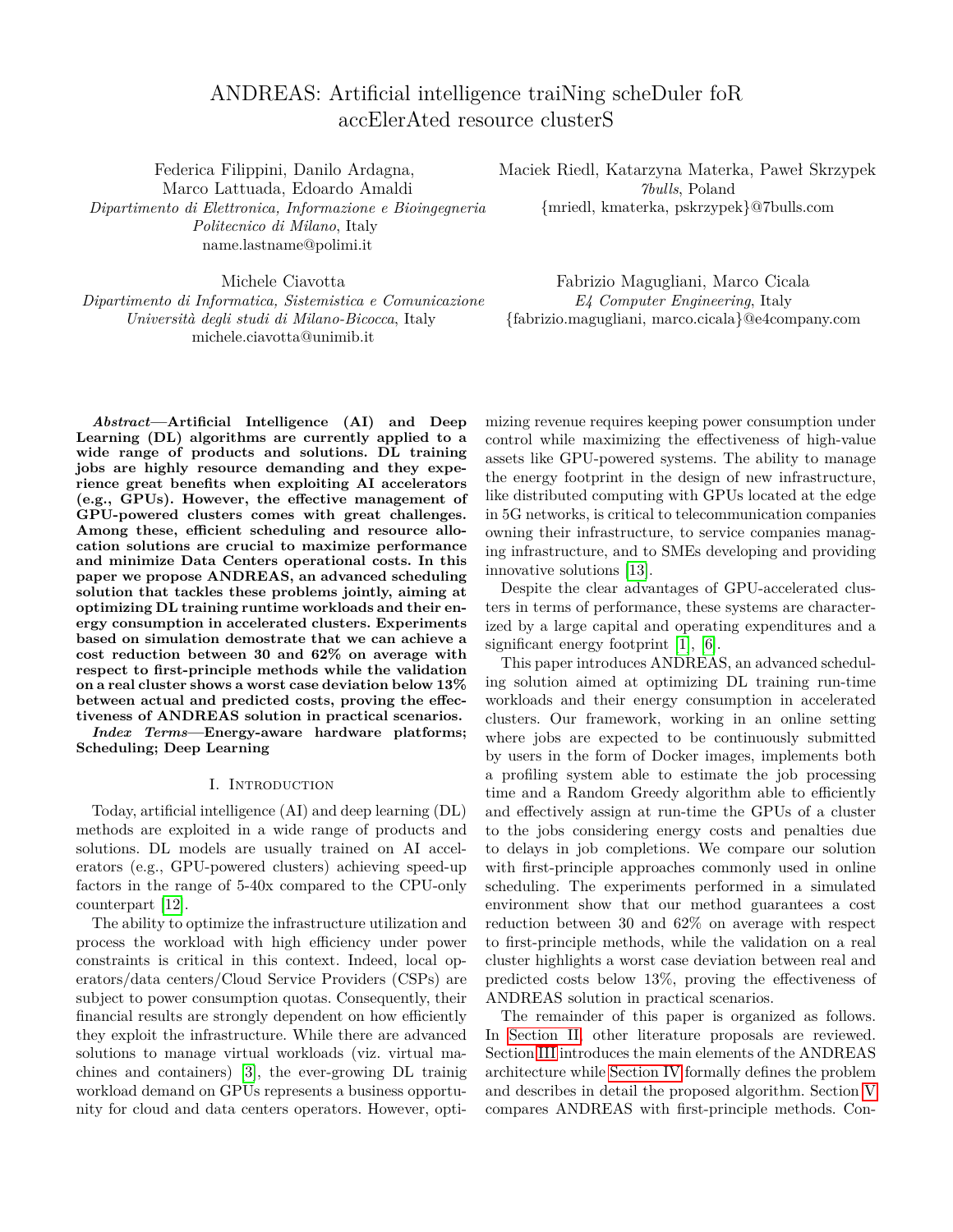<span id="page-4-0"></span>Table II: Configurations available in ARMIDA

| Node ID   | <b>GPU type</b>             | $#$ GPU |
|-----------|-----------------------------|---------|
| armida-04 | Nvidia Tesla V100-PCIE 32GB |         |
| armida-05 | Nvidia Tesla V100-PCIE 32GB |         |
| armida-06 | Nvidia Tesla V100-PCIE 32GB |         |
| armida-07 | Nvidia Tesla T4 (TURING)    |         |

# *A. Profiling Analysis*

The profiling analysis described in this section has been performed to measure the power consumption of ARMIDA nodes and GPUs, as well as the expected execution times of the considered applications on all the configurations available in the reference hardware system. The profiling has been performed through ExaMon (Exascale Monitoring) a highly scalable framework for the performance and energy monitoring of HPC servers [\[2\]](#page-5-18).

The power consumption of ARMIDA nodes allowed to compute the hourly energy costs (starting from the base cost of 0.172 EUR/KWh) used by the optimizer to determine the best assignment for the different jobs, according to the different configurations. To evaluate also the energy consumption due to the air conditioning system, the UPS and other overheads of a data center environment, the energy costs has been inflated by considering a PUE (Power Usage Effectiveness) [\[6\]](#page-5-4) equal to 1.33, which is the value measured in the ARMIDA setup.

### *B. Simulations*

The results that can be achieved by exploiting the ANDREAS optimizer at a larger scale have been evaluated through a set of simulations, comparing the outcome of the Randomized Greedy (RG) algorithm against first-principle methods as First In First Out (FIFO), Earliest Deadline First (EDF) and Priority Scheduling (PS), as it is done in other literature proposals [\[1\]](#page-5-3).

Different instances of the experiments have been generated by randomly selecting a set of DL jobs with different characteristics in terms of batch sizes and number of required training epochs. We have considered multiple scenarios, involving a number *N* of nodes varying from 10 to 100, and a number of jobs  $J = 10N$ . Jobs inter-arrivals are characterized by a *mixed* rate, generated as described in [\[16\]](#page-5-6). The characteristics of nodes are similar to those reported in [Table II.](#page-4-0) Specifically, half of them are equipped with GPUs of type TeslaV100, while the others with GPUs of type TURING. We have considered two different cases: in the first one, nodes are characterized by two TeslaV100 GPUs or by one TURING; in the second case nodes with four TeslaV100 or two TURING GPUs are considered. The parameter for penalizing jobs postponements has been set to 100.

The results of the RG algorithm and of FIFO, EDF and PS methods in the first scenario are reported in [Figure 3.](#page-5-19) The first plot reports the expected energy costs of jobs execution, while the second shows the total cost, which is the sum of the energy cost plus the penalties due to jobs' due dates violations. A significant reduction, of around 62% on average, is obtained considering the total costs. Indeed, first-principle methods never change the configuration assigned to a job once it has been started, which entails that, if jobs with higher priority are submitted after long-running jobs with lower priority, they have to wait for them to be completed before receiving resources. The third plot shows the expected time required to completely execute the training of all the *J* jobs submitted to the system. The reduction guaranteed by the RG algorithm helps in minimizing the probability that jobs due dates are violated, consequently reducing the corresponding penalty costs. Finally, the last plot reports the time required to the optimizer to solve one instance of the problem, answering the call of the Job Manager providing the schedule of all jobs. Even if our RG algorithm requires a longer time than first-principle methods to provide a solution, this time remains always below 0.1 seconds, which is significantly lower than the time required to reconfigure the system.

The results of the RG algorithm and of FIFO, EDF and PS methods in the second scenario are reported in [Fig](#page-5-20)[ure 2.](#page-5-20) Again, it is possible to notice that the average cost reduction guaranteed by the RG algorithm is of almost 30%, while the time required to determine a solution is lower than 0.01 seconds on average.

# *C. Validation in the ARMIDA setup*

The results provided by the ANDREAS framework have been validated in the ARMIDA setup by considering a prototype system including 8 different jobs. Their characteristics are summarized in Table V of Appendix B [\[4\]](#page-5-13). The inter-arrival time has been set to 1200s. This is an accelerated scenario, in terms of submission frequency and average execution times of applications. Nonetheless, this does not affect the results effectiveness since the workload assigned to the available nodes is comparable to practical situations [\[16\]](#page-5-6).

The system is composed by three nodes, which correspond to armida-05, armida-06 and armida-07 as described in [Table II;](#page-4-0) the node armida-04 is not considered, since it is dedicated to profiling. The aim of this experiment was to assess the accuracy of our framework, by measuring the gap between the predicted energy costs and the actual costs measured in the ARMIDA nodes.

The sequence of jobs executions, with the relative configurations, is reported in Figure 4 of Appendix B in [\[4\]](#page-5-13). It is possible to observe both processes that characterize the decisions of the RG method: first of all, GPU sharing, that can be observed for instance when J10 is submitted and it is assigned to armida-06 together with J6. Then, preemption, that comes into place, for instance, when J2 is submitted: since it has a stricter due date than J7, it is immediately deployed on armida-07, while the execution of the latter is postponed to a future scheduling point.

Figure 5 in Appendix B of [\[4\]](#page-5-13) reports the power consumption of ARMIDA nodes during the full experiment session. This has been used to compute the actual energy